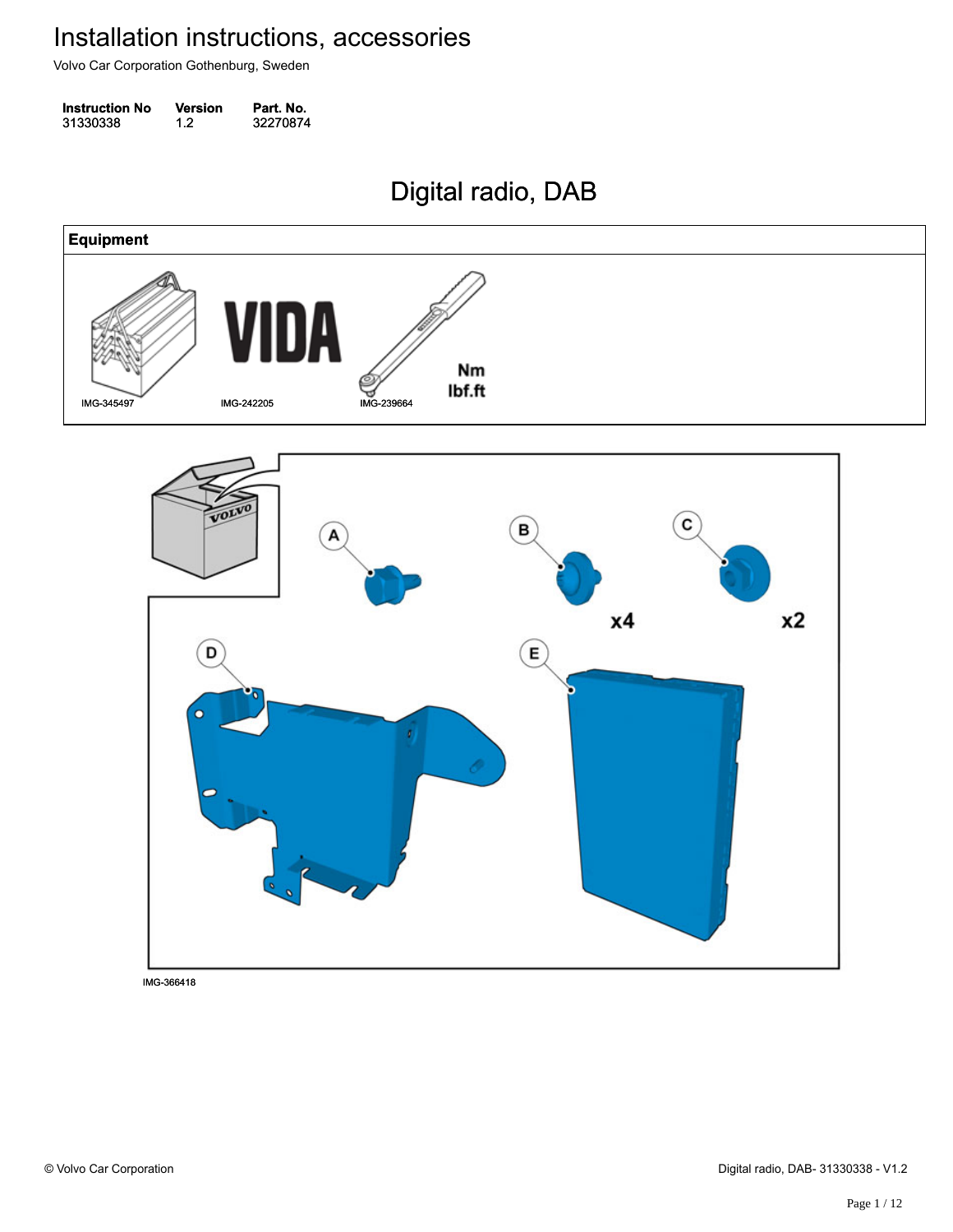Volvo Car Corporation Gothenburg, Sweden

|                | Information                                                                                                                                                        |
|----------------|--------------------------------------------------------------------------------------------------------------------------------------------------------------------|
| 1              | Read through all of the instructions before starting installation.                                                                                                 |
|                | Notifications and warning texts are for your safety and to<br>minimise the risk of something breaking during installation.                                         |
|                | Ensure that all tools stated in the instructions are available<br>before starting installation.                                                                    |
|                | Certain steps in the instructions are only presented in the form of<br>images. Explanatory text is also given for more complicated<br>steps.                       |
|                | In the event of any problems with the instructions or the<br>accessory, contact your local Volvo dealer.                                                           |
|                | <b>Color symbols</b>                                                                                                                                               |
| $\overline{c}$ |                                                                                                                                                                    |
| 3              | Note!<br>This colour chart displays (in colour print and electronic<br>version) the importance of the different colours used in the<br>images of the method steps. |
|                | 1. Used for focused component, the component with<br>which you will do something.                                                                                  |
|                | 2. Used as extra colors when you need to show or<br>differentiate additional parts.                                                                                |
|                | 3. Used for attachments that are to be removed/installed.<br>May be screws, clips, connectors, etc.                                                                |
|                | 4. Used when the component is not fully removed from<br>the vehicle but only hung to the side.                                                                     |
|                | 5. Used for standard tools and special tools.                                                                                                                      |
| IMG-363036     | 6. Used as background color for vehicle components.                                                                                                                |
|                | Preparation                                                                                                                                                        |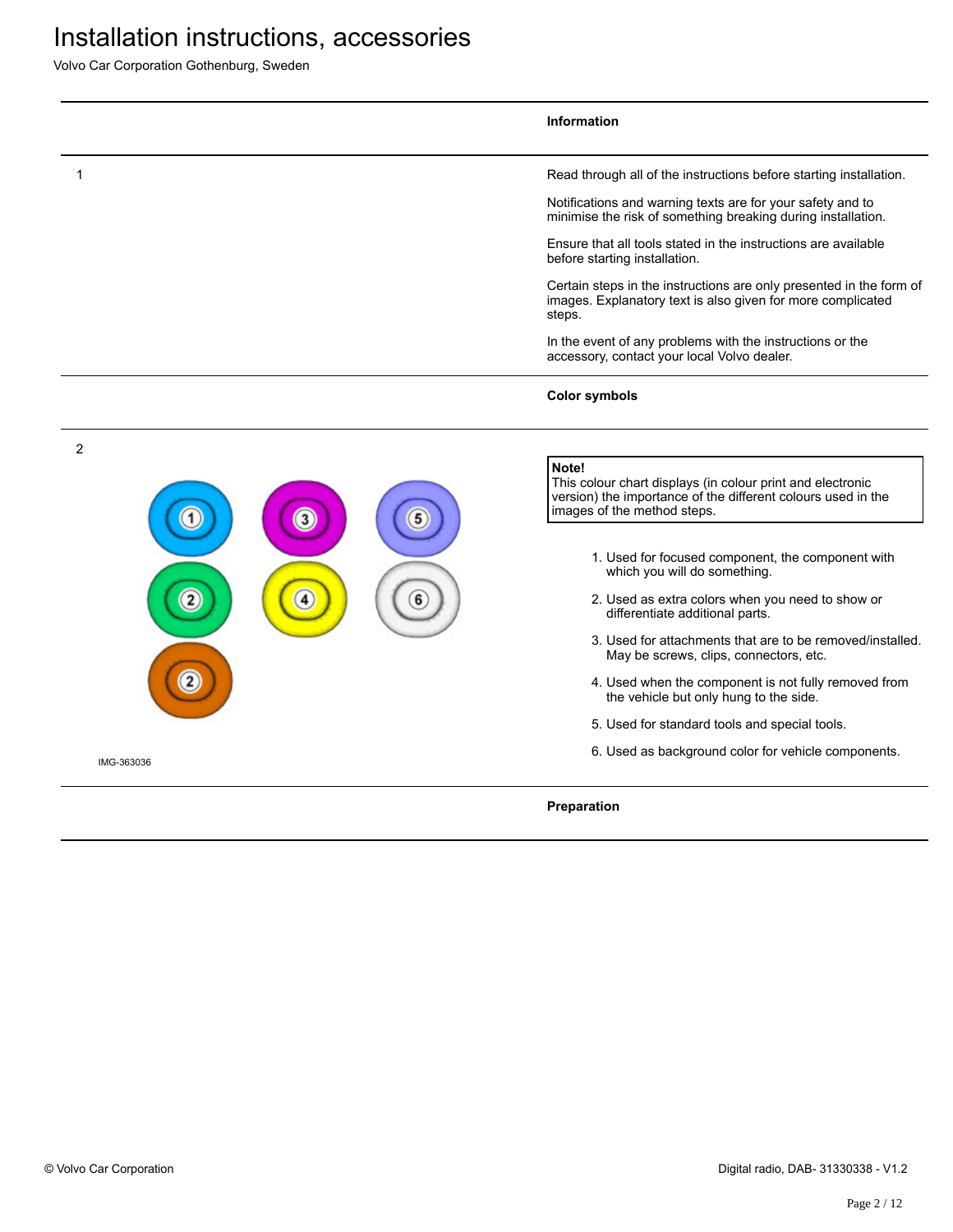Volvo Car Corporation Gothenburg, Sweden

Set the ignition key to position 0.



IMG-245980

**Removal**

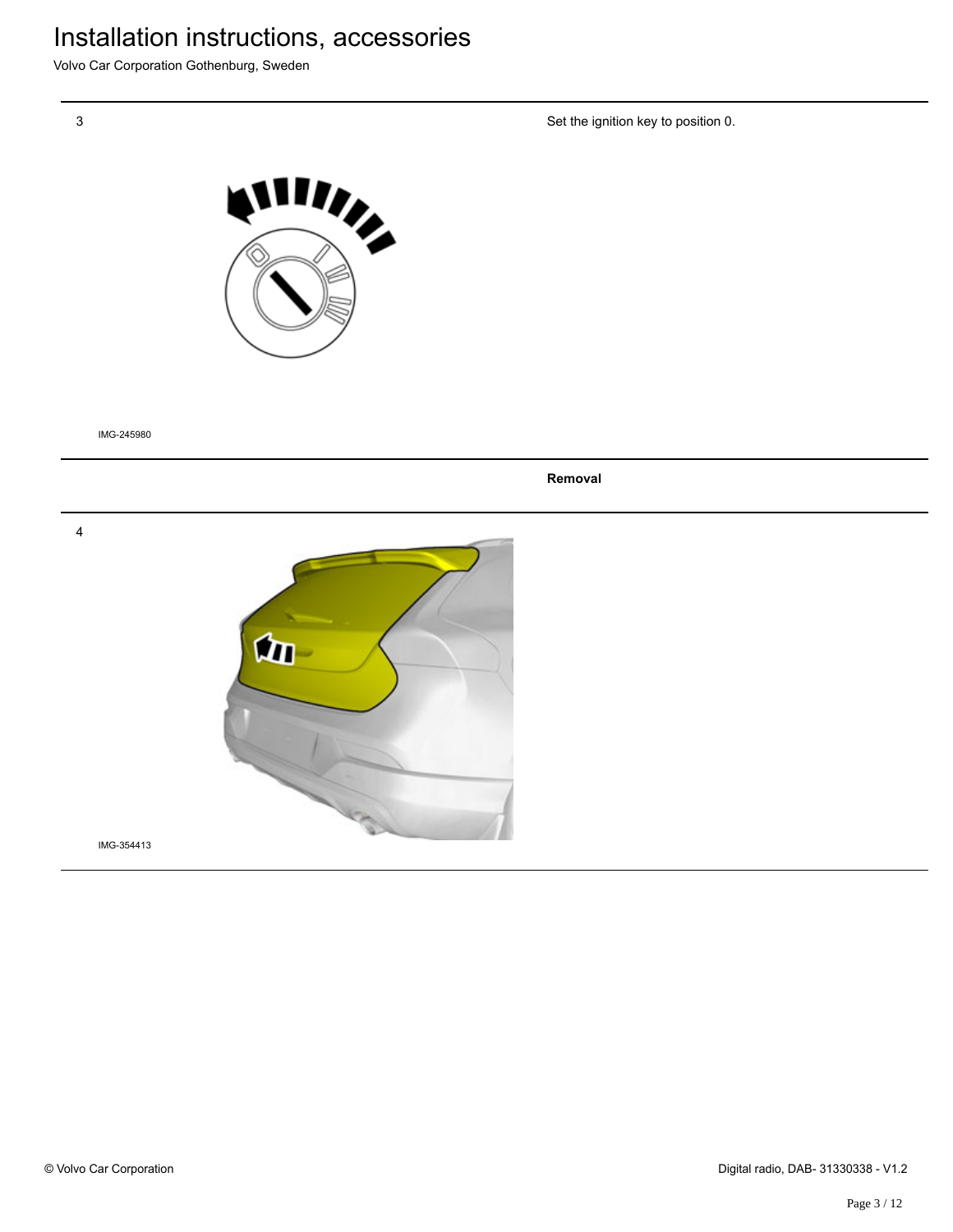Volvo Car Corporation Gothenburg, Sweden



6

Remove the screws.

Remove the panel.

IMG-366375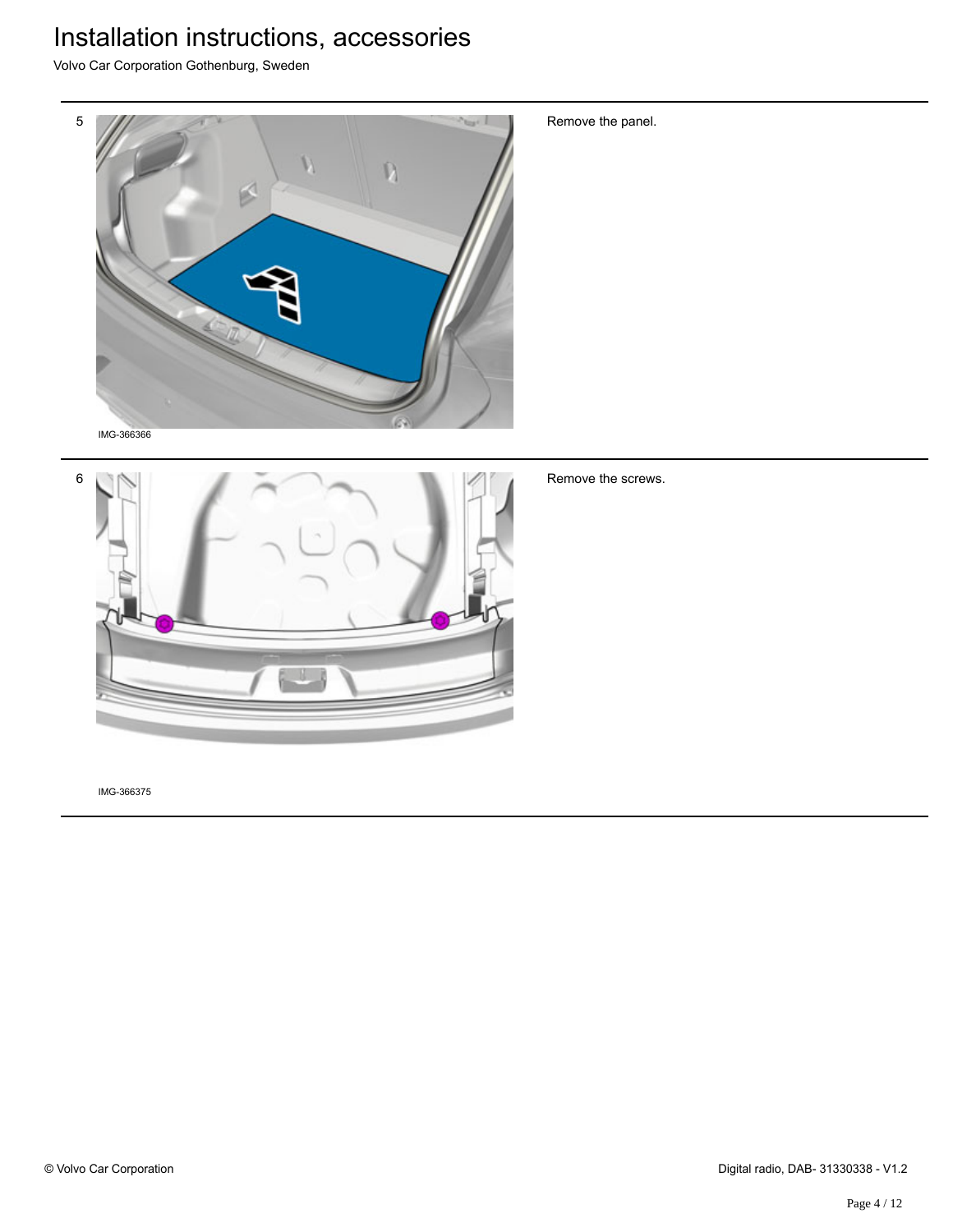Volvo Car Corporation Gothenburg, Sweden





Remove the part carefully

Remove the panel.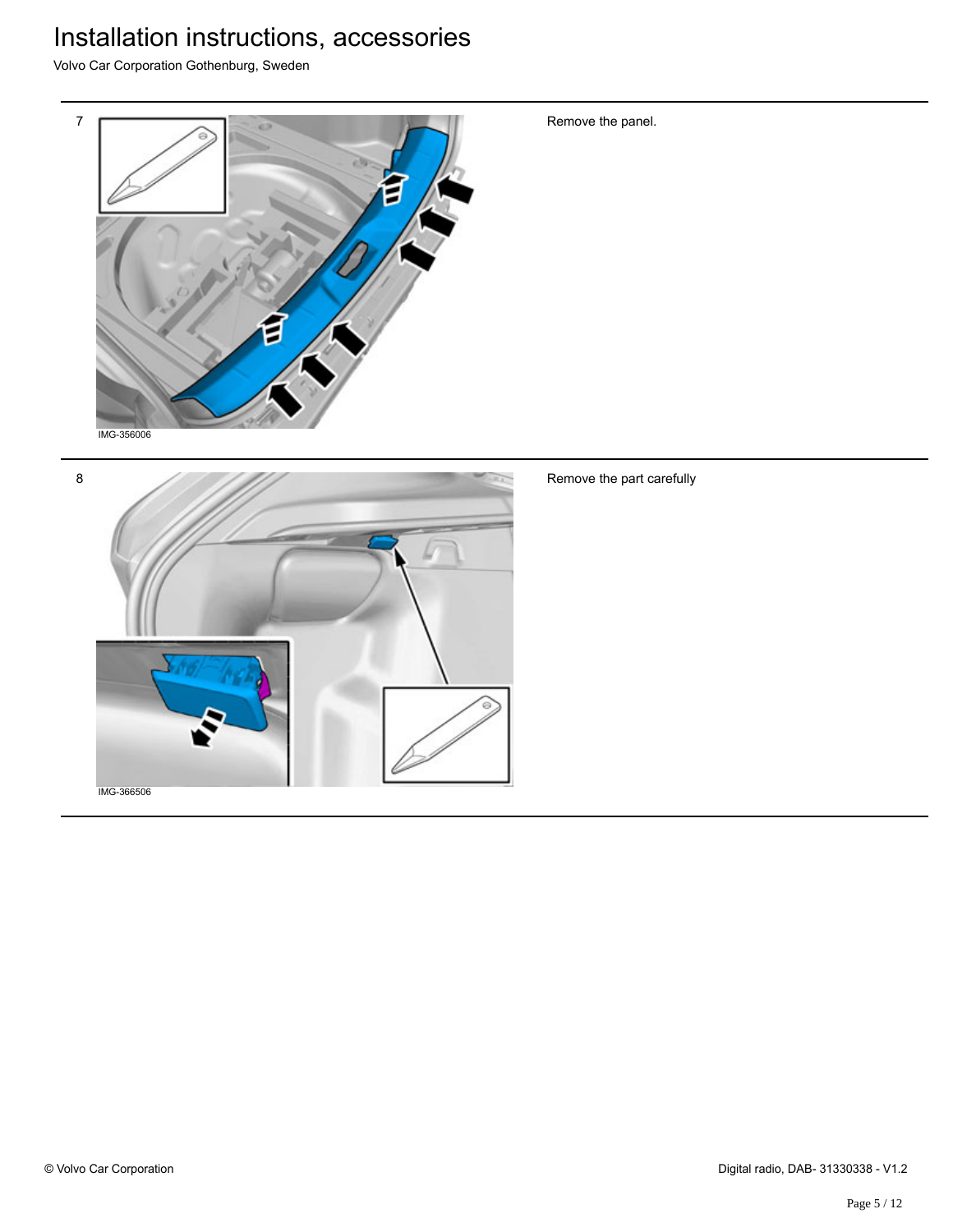Volvo Car Corporation Gothenburg, Sweden



Disconnect the connector.



© Volvo Car Corporation Digital radio, DAB- 31330338 - V1.2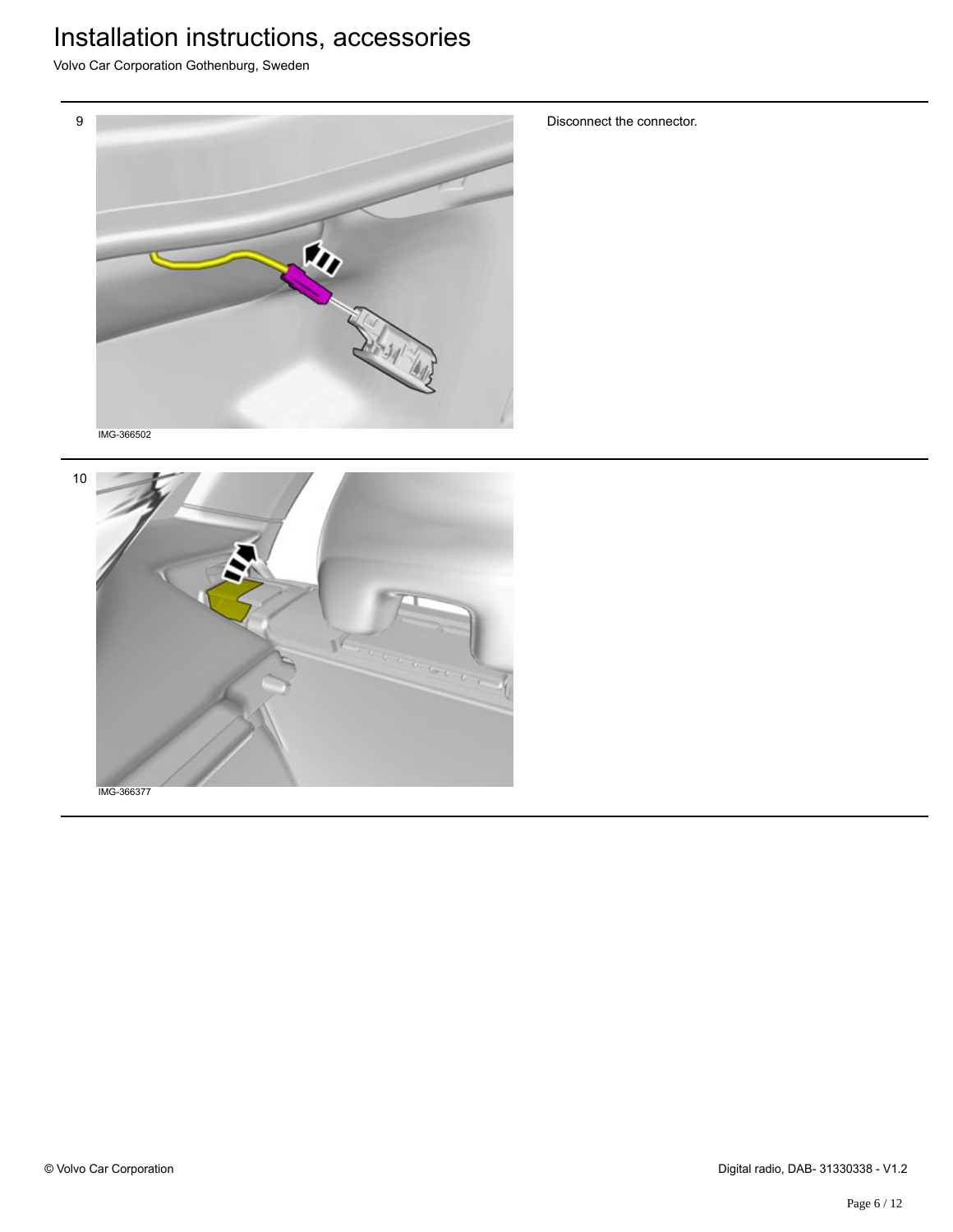Volvo Car Corporation Gothenburg, Sweden





Remove the panel.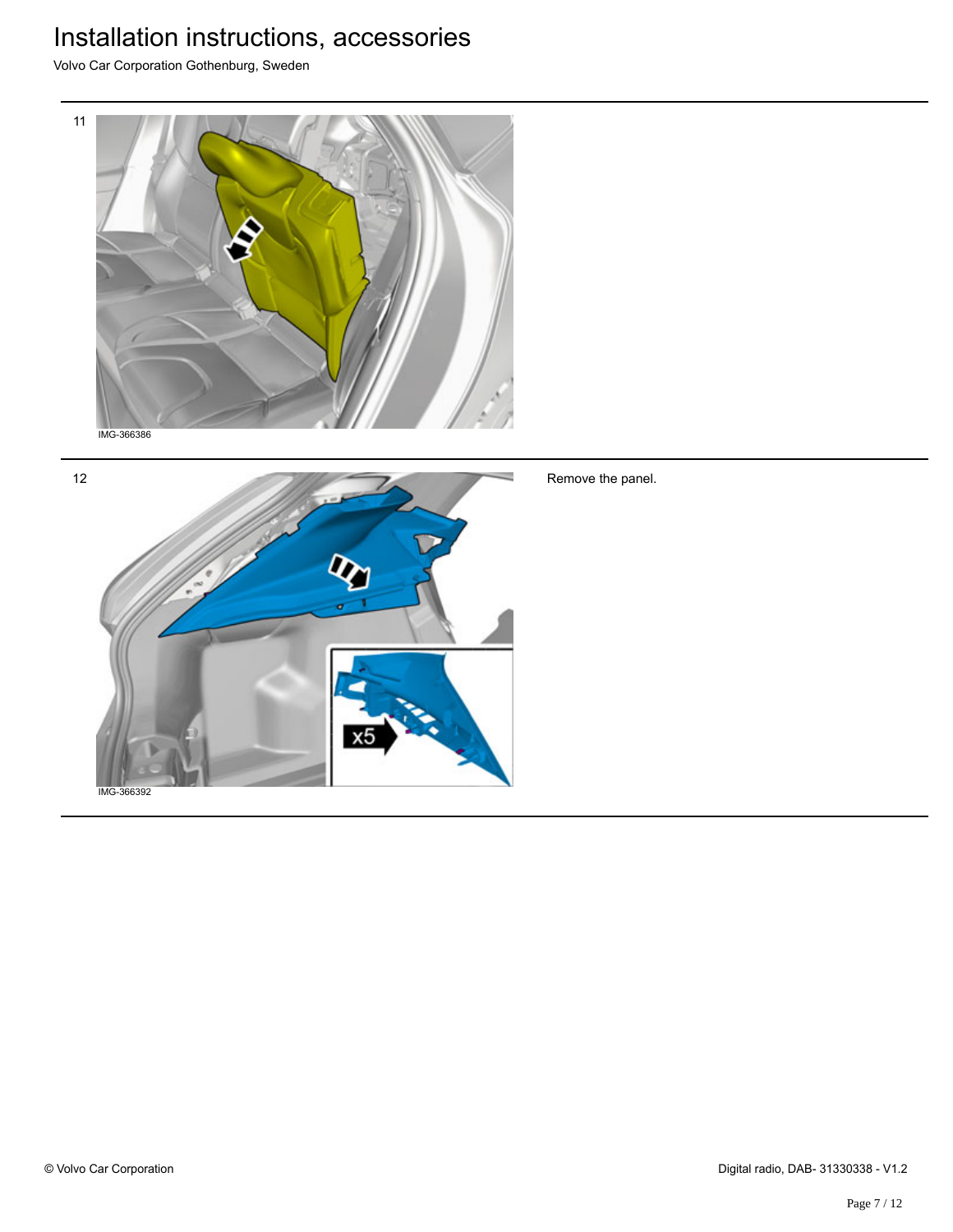Volvo Car Corporation Gothenburg, Sweden





Remove the panel.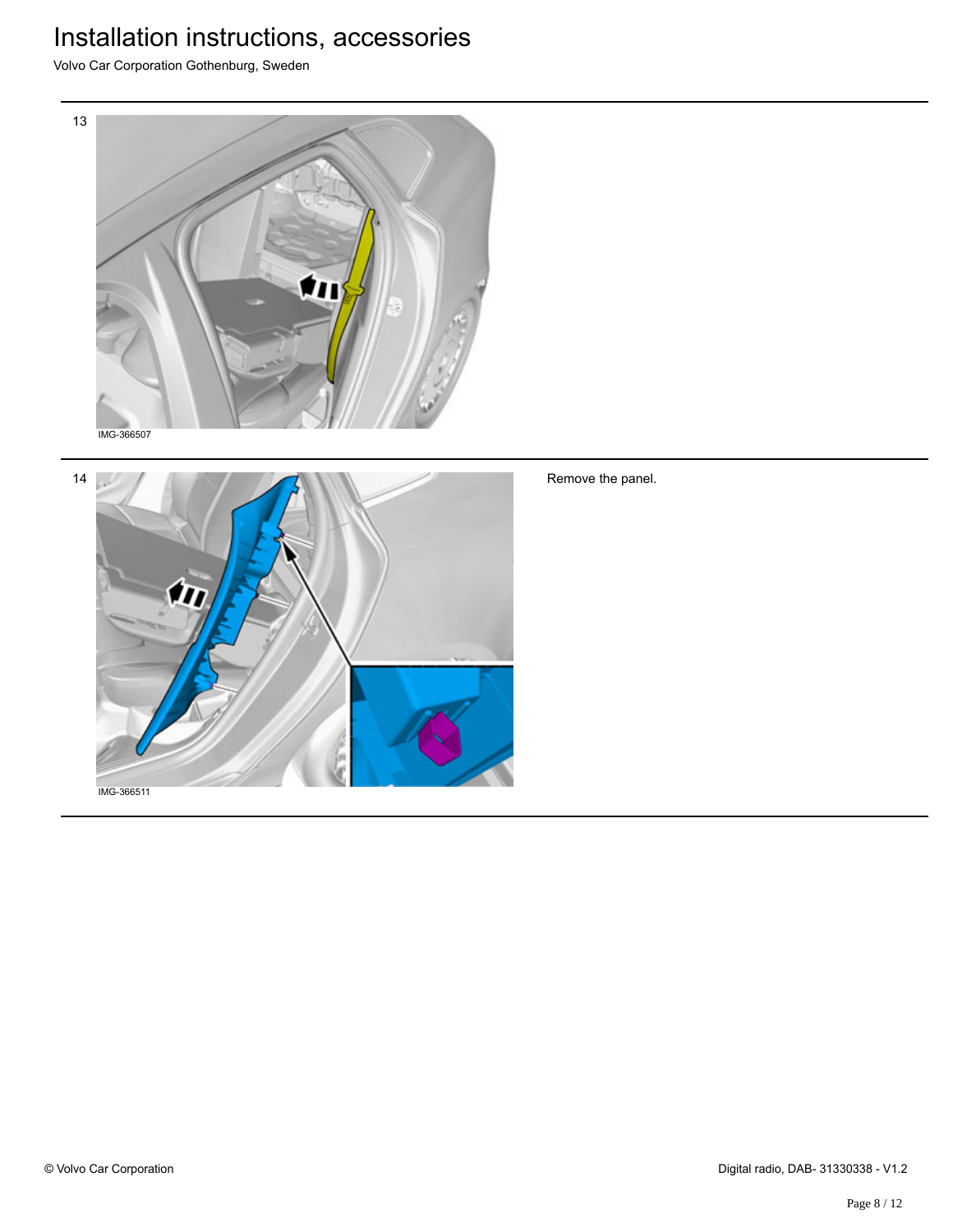Volvo Car Corporation Gothenburg, Sweden



Remove the panel.

**Accessory installation**

16 E D

IMG-366539

Install component that comes with the accessory kit.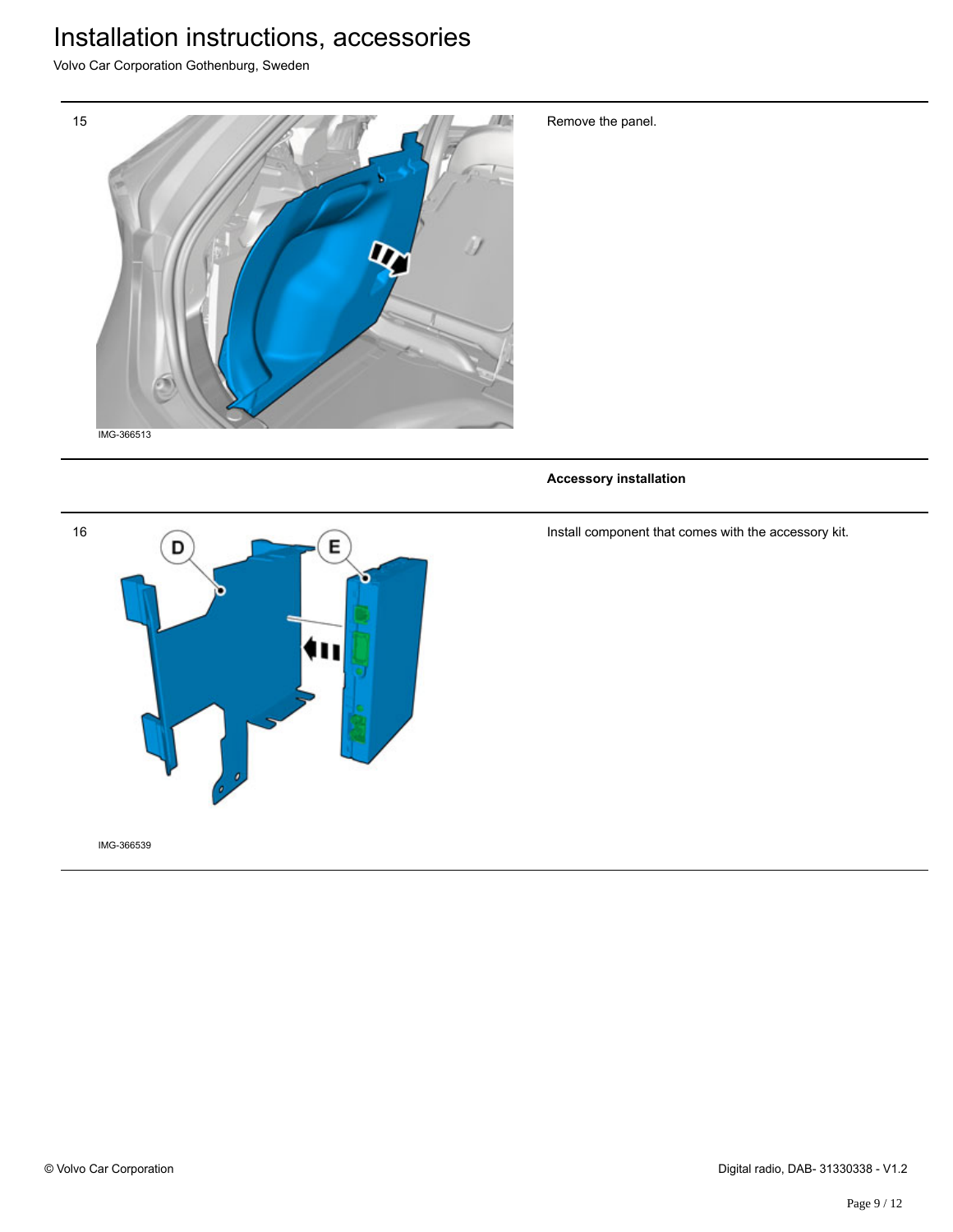Volvo Car Corporation Gothenburg, Sweden



IMG-366359



Note the position.

Install component that comes with the accessory kit.

Install the screws.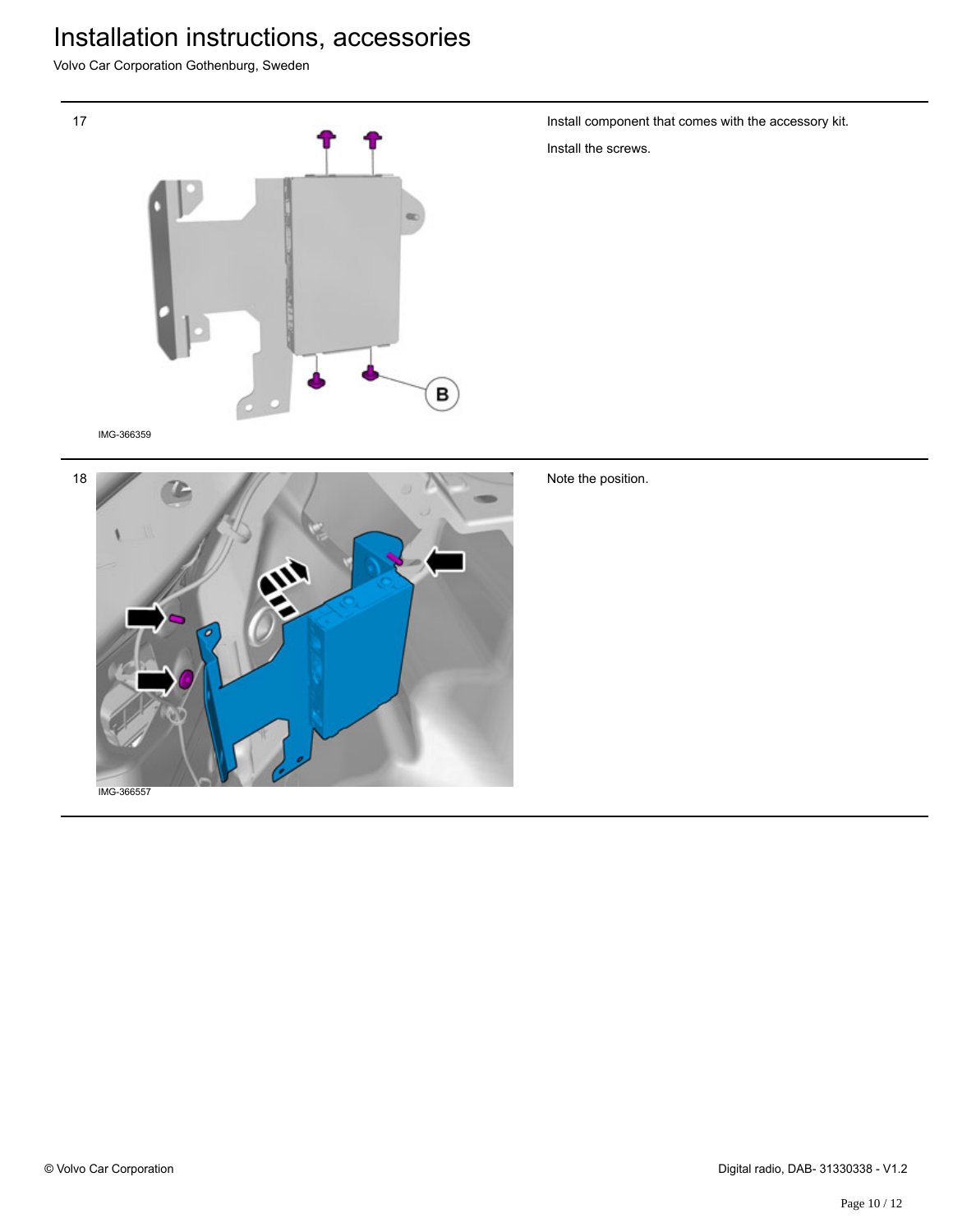Volvo Car Corporation Gothenburg, Sweden



Install the screw.

Install the nuts

**Tightening torque:** M6 , 10 Nm

Locate the pre-routed connectors.

Connect the connectors.

**Installation**

21 Reinstall the removed parts in reverse order.

20

IMG-366571